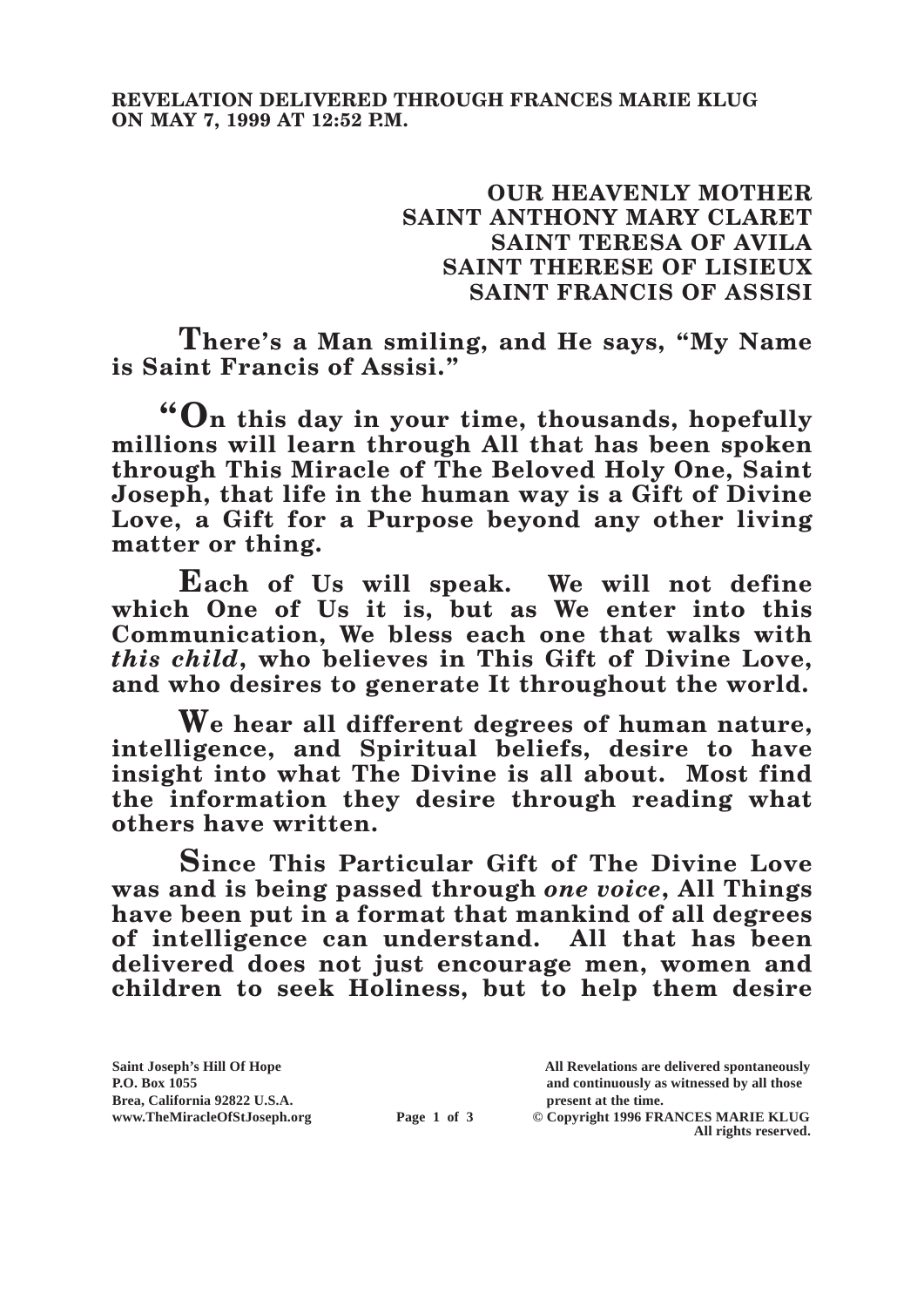**the Goal for which Holiness exists, and that is Sainthood.**

**If I were to say a Hundred Saints have spoken through This Miracle, the number would be incorrect, because even though the Names have not been announced, Thousands of Saints, known and unknown to mankind, have spoken in casual ways, sometimes firm ways, to individuals who had no idea Who was speaking to them, Who was caring so much for them, because of the Soul that each human being is the custodian of.**

**Today is a day of celebration to mankind, because of the Gift of life. Compare this to the Precious Divine Gift of becoming 'a Saint', and each one has the opportunity to have this happen to their Soul Who bears their name for all of life.**

**So many Blessings pass through This Gift of The Father's Love, because human life was created with a Soul, a Portion of The Creator, thus giving to human life a Special Gift of Divine Love.**

**We hear some say, 'If I have a Soul, why can I not feel it?' You do, in your abilities of knowledge, and in your ability to know what is morally right, morally wrong; also, the fact that it is innate in human life to feel that there is more to life than just living day by day until a given time, and then everything physical stops.**

Brea, California 92822 U.S.A.<br>
www.TheMiracleOfStJoseph.org<br> **Page 2 of 3** © Copyright 1996 FR.

**Saint Joseph's Hill Of Hope All Revelations are delivered spontaneously P.O. Box 1055 and continuously as witnessed by all those** 

**Page 2 of 3** © Copyright 1996 FRANCES MARIE KLUG **All rights reserved.**